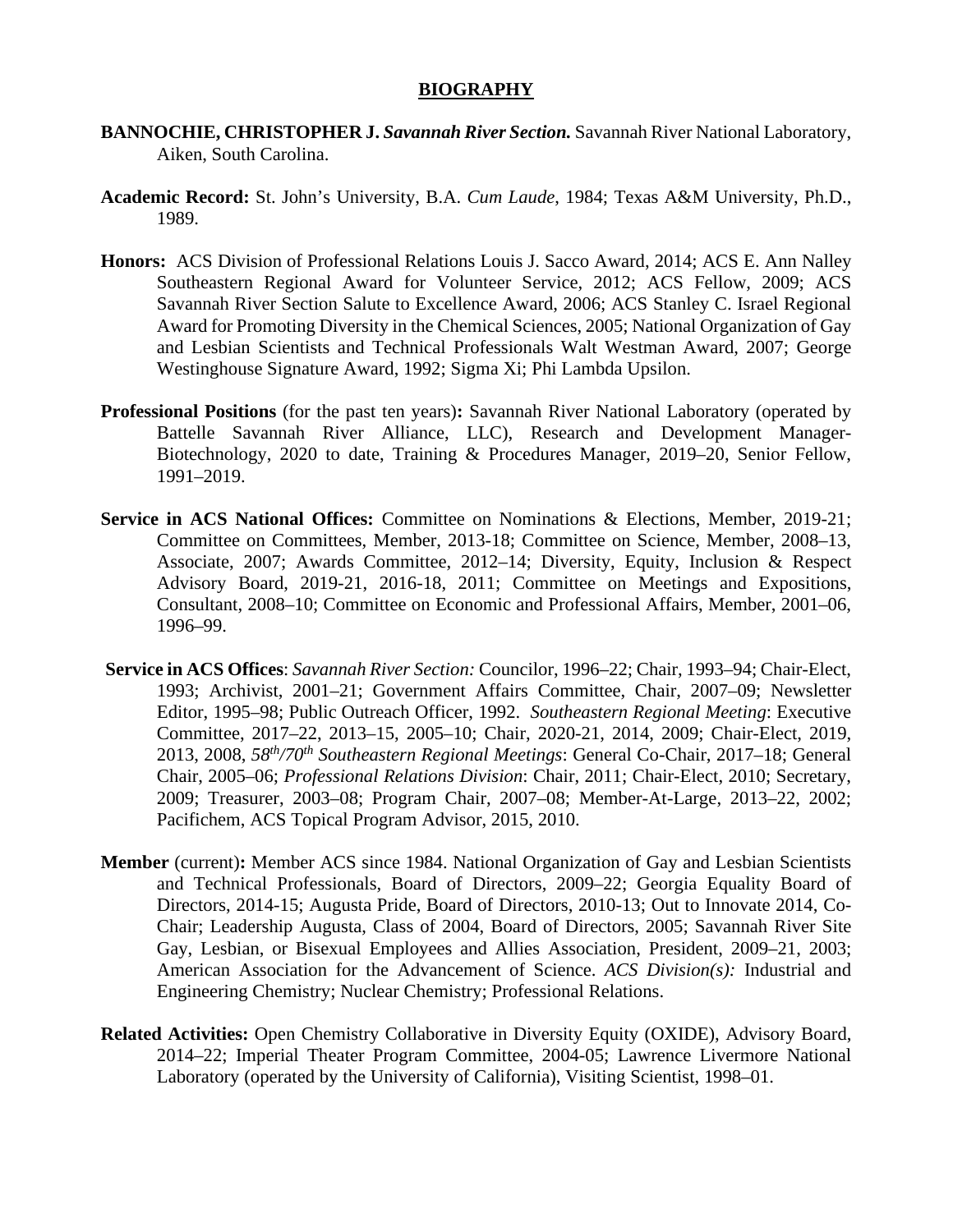### **STATEMENT Dr. Christopher J. Bannochie**

I was honored and humbled to be nominated to run for a position on the ACS Board of Directors. This has given me a chance to reflect on my 34 years of ACS membership and nearly 30 years of active ACS volunteerism.

# **Introduction**

For the past 30 years I have been a local section volunteer and leader; a division Treasurer, Secretary, program, and division Chair; served as general Chair for two successful regional meetings; twice chaired the SERMACS Board; assisted with two Pacifichem organizing committees; and served on five national committees (two elected), and an ACS awards committee. I have gained a tremendous respect for the strength and creativity of the ACS membership, and I continually encourage all members to be involved in their professional home.

These many roles managing programs and people helped prepare me for my current role as a R&D Manager. After many years working my way up the technical ladder to Senior Fellow, I decided several years ago to move into management to bring the skills I had learned as an ACS volunteer managing budgets, people, and complex programs. It has been a rewarding journey.

I bring a great deal of institutional knowledge to the ACS Board of Directors. My service on other boards and advisory committees for smaller organizations has prepared me for this work, and I view this opportunity to serve on the Board not as a goal to be achieved, but as a sacred trust to uphold the values that make the ACS so unique and dear to so many members.

The Board of Directors has many responsibilities including fiduciary, official society positions, and public policy decisions. I have written four ACS Public Policy statements that were adopted by the Board from my service as Chair of the public policy subcommittees for both CEPA and ComSci. I understand the importance of listening to all viewpoints, the need for consensus, and the presentation of a unified group decision.

Each board member also brings their unique skills and passions to the position. For the past 30 years I have had two passions – Diversity, Equity, Inclusion, and Respect (DEIR) and regional meetings.

# **DEIR**

I have been a vocal advocate for the inclusion of all voices within the Society. At times this may have threatened the status quo but at other times it was tremendously rewarding for the staff and members that lent their strong support and encouragement to these efforts. From the inclusion of sexual orientation and later gender identity and expression in both the Professional and Academic Professional Employment Guidelines beginning in 1996, to the first reception for the ACS LGBTQ+ community in 2002, and the first national symposium highlighting the need for the Employment Nondiscrimination Act (ENDA) in the Chemical Process Industries and a related public policy statement supporting ENDA in 2003, to more than a decade of service in various roles on the DEIR Advisory Board and its predecessors, it has been important to me to make change happen.